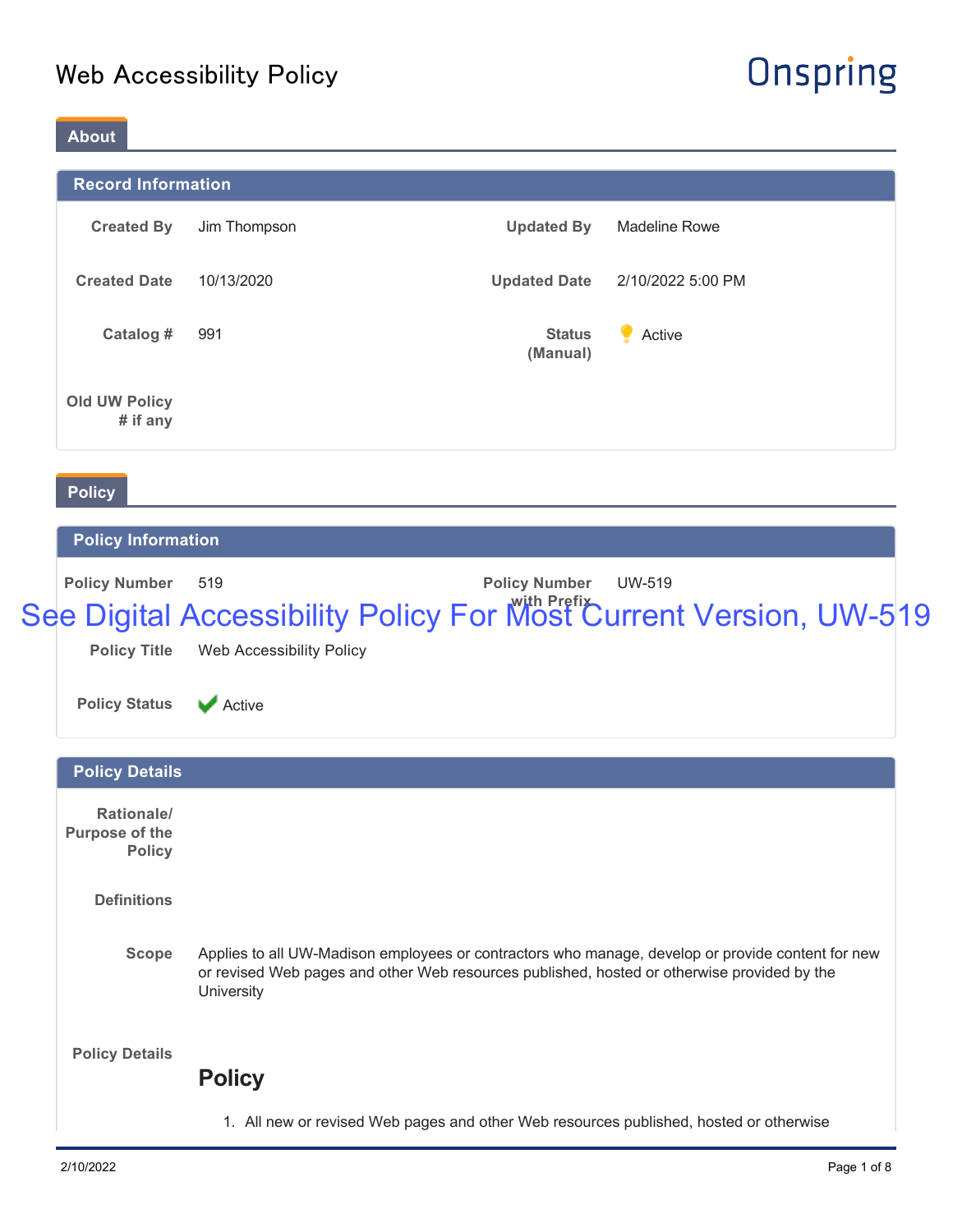# Onspring

provided by the University must be in compliance with the World Wide Web standards defined in the Federal Rehabilitation Act Section 508, specifically subsections 1194.22 and subsection 1194.31.

- 1. Reasonable effort must be taken to ensure that legacy Web pages and resources are in compliance with these subsections of Federal Rehabilitation Act Section 508 no later than November 1, 2003. That effort must be documented. Legacy Web pages and resources will be considered those that are published prior to November 1, 2001.
- 2. Upon specific request, information on legacy Web pages and resources is to be made available to any individual needing access to such content, by revision or otherwise. The unit responsible for the creation of the information on the Web is responsible for providing that access.
- 3. Upon specific request, information on Web pages and resources in archive status (e.g. no longer in use but subject to records retention plans) containing core administrative or academic information, official records, and similar information) is to be made available/accessible to any individual needing access to such content, by revision or otherwise.
- 4. What constitutes a Web page or other Web resource is to be interpreted broadly, and for example, does not depend upon the type of client or host device, the type of software on the client or host devices, or the technical means by which the client and host communicate over the Web.
- 2. Web pages or resources specifically requested to be made accessible as part of a formal accommodation request shall be made accessible as soon as possible, or an equally effective alternative shall be provided. Equally effective means that it communicates the same information and provides the equivalent functions in as timely a fashion as does the Web page or resource.
- 3. For items 1 and 2 above, undue administrative or financial burdens may contribute to a

determination that alternative formats be used to provide the information to individuals requiring See Digital Accessibility President Current Current Current Current Current Current Current Current Version or an W-519

- undue burden, the Office of the Chief Information Officer (CIO) may grant exceptions.
- 4. Each Web site must contain an accessible link or a person to contact if users have trouble accessing content within the site. This would usually be the Web developer or publisher. The addition of a link or contact person is not sufficient, in and of itself, to comply with the World Wide Web Accessibility Policy.

### **Background**

The World Wide Web is a major, if not a primary, source of information for many people. Acknowledging that the University of Wisconsin–Madison (hereafter referred to as the "University") is engaged in Web development and publishing for all its constituencies, this policy establishes minimum standards for Web accessibility.

The University, along with UW–System, endorses the Guidelines of the World Wide Web Consortium (W3C) as the standard for World Wide Web accessibility and compliance with the Americans with Disabilities Act. W3C is composed of over 400 member organizations world-wide (public and private) developing common protocols to promote the evolution of the World Wide Web and ensure its interoperability. As part of its work, the W3C has developed accessibility guidelines for the World Wide Web. The standards of the Federal Rehabilitation Act (Section 508) are consistent with the W3C Guidelines and provide achievable, well documented guidelines for implementation.

# **Authority**

Issued by the UW-Madison Vice Provost for Information Technology.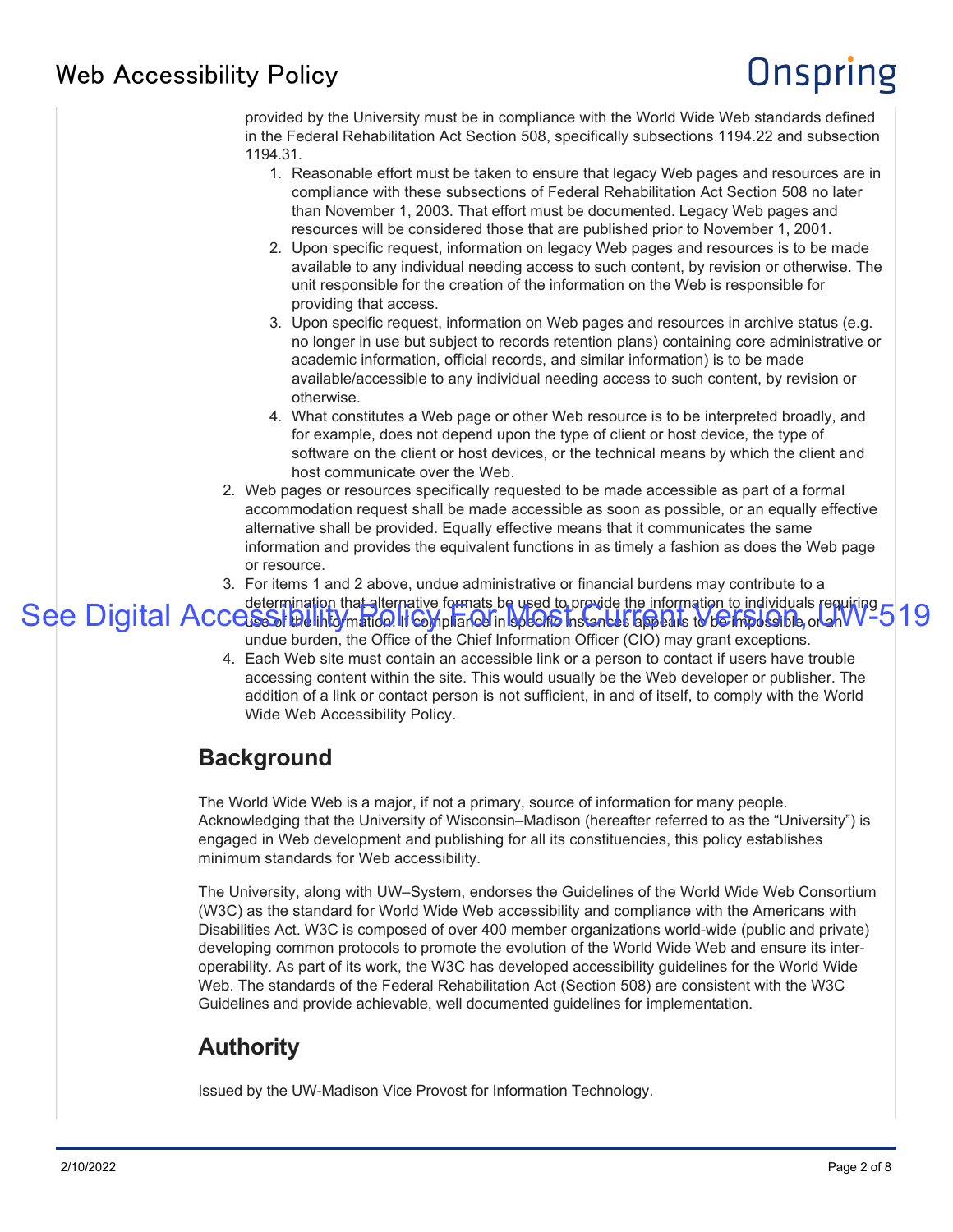# **Onspring**

### **Enforcement**

If necessary, at the discretion of the university leadership or their designees, some or all noncompliant portions of Web pages and resources may be brought into compliance by designated staff or contractors and the expense of that work may be charged to the UW-Madison unit that is responsible for assuring the accessibility of that information on the Web.

### **Contact**

Please address questions or comments to *itpolicy@cio.wisc.edu.* 

#### **Procedure**

This section contains fields related to detailed procedure instructions related to the policy.

**Procedure**

#### **Approvals and Links**

**Related UW-**

#### **Madison Policies** See Digital Accessibility Policy For Most Current Version, UW-519

**Responsible**

Division of Information Technology

| <b>Related UW-</b>                   | <b>Accessibility Guide</b>                   | <b>Topic and</b>                   | Information Technology |                        |                     |             |  |
|--------------------------------------|----------------------------------------------|------------------------------------|------------------------|------------------------|---------------------|-------------|--|
| <b>Madison</b><br><b>Documents</b>   | <b>Accessibility Memorandum</b>              | <b>SubTopic</b><br><b>Combined</b> |                        |                        |                     |             |  |
|                                      | <b>Accessibility Policy</b>                  |                                    |                        |                        |                     |             |  |
|                                      | <b>Accessibility Procedures</b>              |                                    |                        |                        |                     |             |  |
|                                      | <b>Current Implementation Procedures</b>     |                                    |                        |                        |                     |             |  |
|                                      | <b>IT Policy Glossary</b>                    |                                    |                        |                        |                     |             |  |
|                                      | <b>Original Memorandum about this policy</b> |                                    |                        |                        |                     |             |  |
|                                      |                                              |                                    |                        |                        |                     |             |  |
| <b>External</b><br><b>References</b> |                                              | <b>Org Reference</b>               | <b>Name</b>            | <b>Location Parent</b> | Level               | <b>Type</b> |  |
|                                      |                                              |                                    | UW-<br>Madison         |                        | <b>UW</b><br>System | Campus      |  |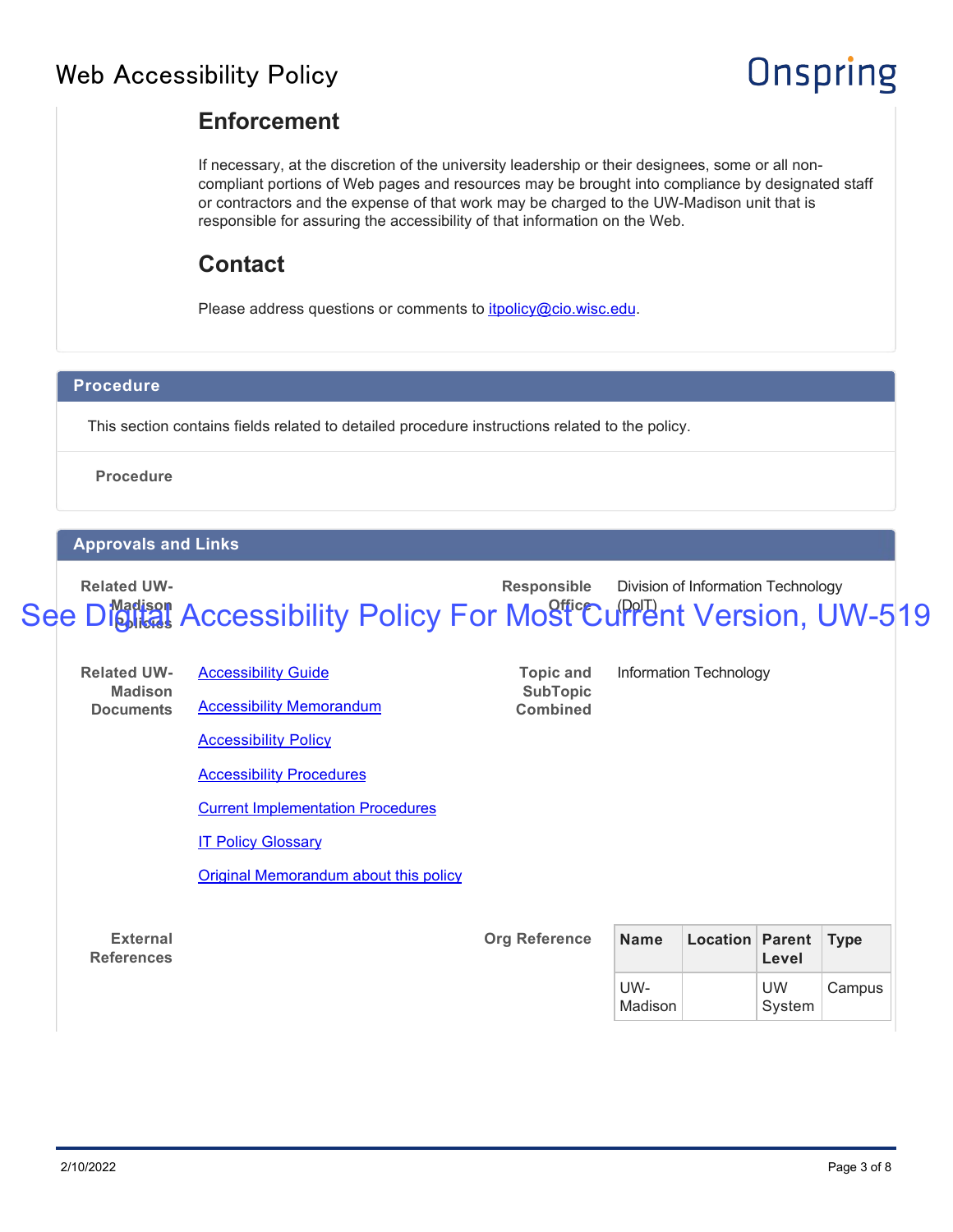# Onspring

| <b>Approval</b><br><b>Authority Title</b>    | <b>University Manager Title</b>                                                                                                                                                  | <b>Policy Contact</b><br><b>Reference</b>               | <b>Title</b>                                                                                                                                                                                                                                                       | Full<br><b>Nan</b>  |
|----------------------------------------------|----------------------------------------------------------------------------------------------------------------------------------------------------------------------------------|---------------------------------------------------------|--------------------------------------------------------------------------------------------------------------------------------------------------------------------------------------------------------------------------------------------------------------------|---------------------|
|                                              | <b>Chief Information Officer &amp; Vice Provost</b><br>for Information Technology                                                                                                |                                                         | IT Policy Writer and Analyst, Office<br>of CyberSecurity; <a<br>rel="noopener"<br/>href="https://it.wisc.edu/it-<br/>community/governance/information-<br/>technology-committee-itc/it-<br/>policies/" target="Web site<br/>Link"&gt;IT Policy Website Link</a<br> | Sara<br>Tate<br>Ped |
| Approval                                     |                                                                                                                                                                                  | <b>Policy</b>                                           | <b>Full Name</b>                                                                                                                                                                                                                                                   |                     |
| <b>Authority Date</b><br><b>Signed</b>       |                                                                                                                                                                                  | <b>Manager</b><br><b>Reference</b>                      | Tim Bohn                                                                                                                                                                                                                                                           |                     |
| <b>Concurrence</b><br><b>Authority Title</b> |                                                                                                                                                                                  | <b>Policy</b><br><b>Manager</b><br><b>Secondary Ref</b> |                                                                                                                                                                                                                                                                    |                     |
| <b>Policy</b><br><b>Manager Title</b>        | <b>University Manager Title</b><br>Assistant Director, Cybersecurity<br>Program and Business Services<br>See Digital Accessibility Policy For Most Current technologylon, UW-519 | Approval<br><b>Authority</b><br><b>Reference</b>        | <b>Full</b><br><b>Title</b><br><b>Name</b><br>Lois<br>Chief Information Officer &                                                                                                                                                                                  |                     |
|                                              |                                                                                                                                                                                  | <b>Policy Type</b><br><b>Special</b>                    |                                                                                                                                                                                                                                                                    |                     |
| <b>Editor Info</b>                           |                                                                                                                                                                                  |                                                         |                                                                                                                                                                                                                                                                    |                     |
| <b>Conversion Upload Details</b>             |                                                                                                                                                                                  |                                                         |                                                                                                                                                                                                                                                                    |                     |
| <b>Upload Editor</b><br><b>Assignment</b>    | <b>Full Name</b><br>Shazwan Abdul Hamid                                                                                                                                          | <b>Editor Status</b>                                    | Production                                                                                                                                                                                                                                                         |                     |
| <b>Upload Notes</b>                          |                                                                                                                                                                                  | <b>Publishing</b><br><b>Preview</b><br>Option           | Production                                                                                                                                                                                                                                                         |                     |
| <b>Upload Link to</b>                        | https://kb.wisc.edu/itpolicy/cio-                                                                                                                                                | <b>Publish To</b>                                       | No                                                                                                                                                                                                                                                                 |                     |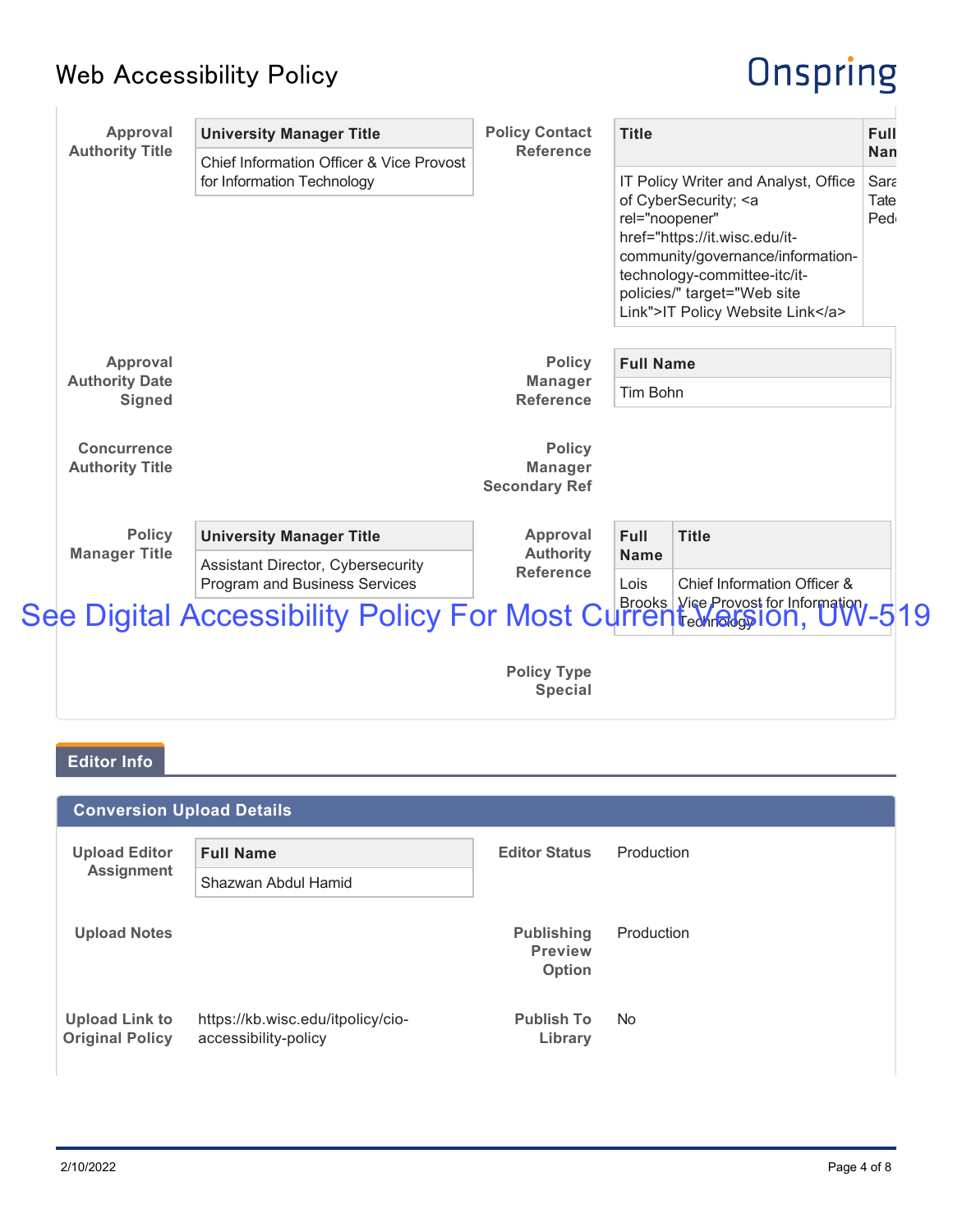# **Onspring**

| Coordinator<br><b>Issue Flag</b>                          |         | Date last<br>published to<br>library            | 2/10/2022      |
|-----------------------------------------------------------|---------|-------------------------------------------------|----------------|
| Coordinator<br><b>Notes</b>                               | B6_ASAH | <b>Upload</b><br><b>Document</b><br><b>Type</b> | LibraryReady   |
| <b>Message</b><br><b>Disclaimer</b><br><b>Expire Date</b> |         | OrgLevel1                                       | Provost & VCAA |
|                                                           |         | OrgLevel2                                       | IT (DoIT)      |
|                                                           |         | OrgLevel3                                       |                |

### **Policy Publishing History**

| <b>PolicyInterfaceLogStatus</b> |            | <b>Updated Date</b>                                                                 | WebEnvironment | <b>Created By</b>    |
|---------------------------------|------------|-------------------------------------------------------------------------------------|----------------|----------------------|
|                                 | <b>New</b> | 2/10/2022 4:59 PM                                                                   | Preview        | Madeline Rowe        |
|                                 | Complete   | See Digital Accessibility Porter Mosticurrent Versions vt W-519<br>1/4/2022 9:15 PM | Preview        | <b>Madeline Rowe</b> |
|                                 | Complete   | 11/17/2021 6:00 PM                                                                  | Preview        | Madeline Rowe        |
|                                 | Complete   | 11/17/2021 6:00 PM                                                                  | Production     | Madeline Rowe        |
|                                 | Complete   | 6/4/2021 11:00 AM                                                                   | Production     | John J Miller        |
|                                 | Complete   | 3/19/2021 5:01 PM                                                                   | Production     | Jim Thompson         |
|                                 | Complete   | 1/27/2021 7:00 PM                                                                   | Production     | <b>Charles Meyer</b> |
|                                 | Complete   | 12/7/2020 1:30 PM                                                                   | Production     | <b>Charles Meyer</b> |
|                                 | Complete   | 11/14/2020 7:30 PM                                                                  | Preview        | Jenn Senn            |
|                                 | Complete   | 10/23/2020 8:15 AM                                                                  | Preview        | Jim Thompson         |

# **Policy Version History**

**Policy Version History**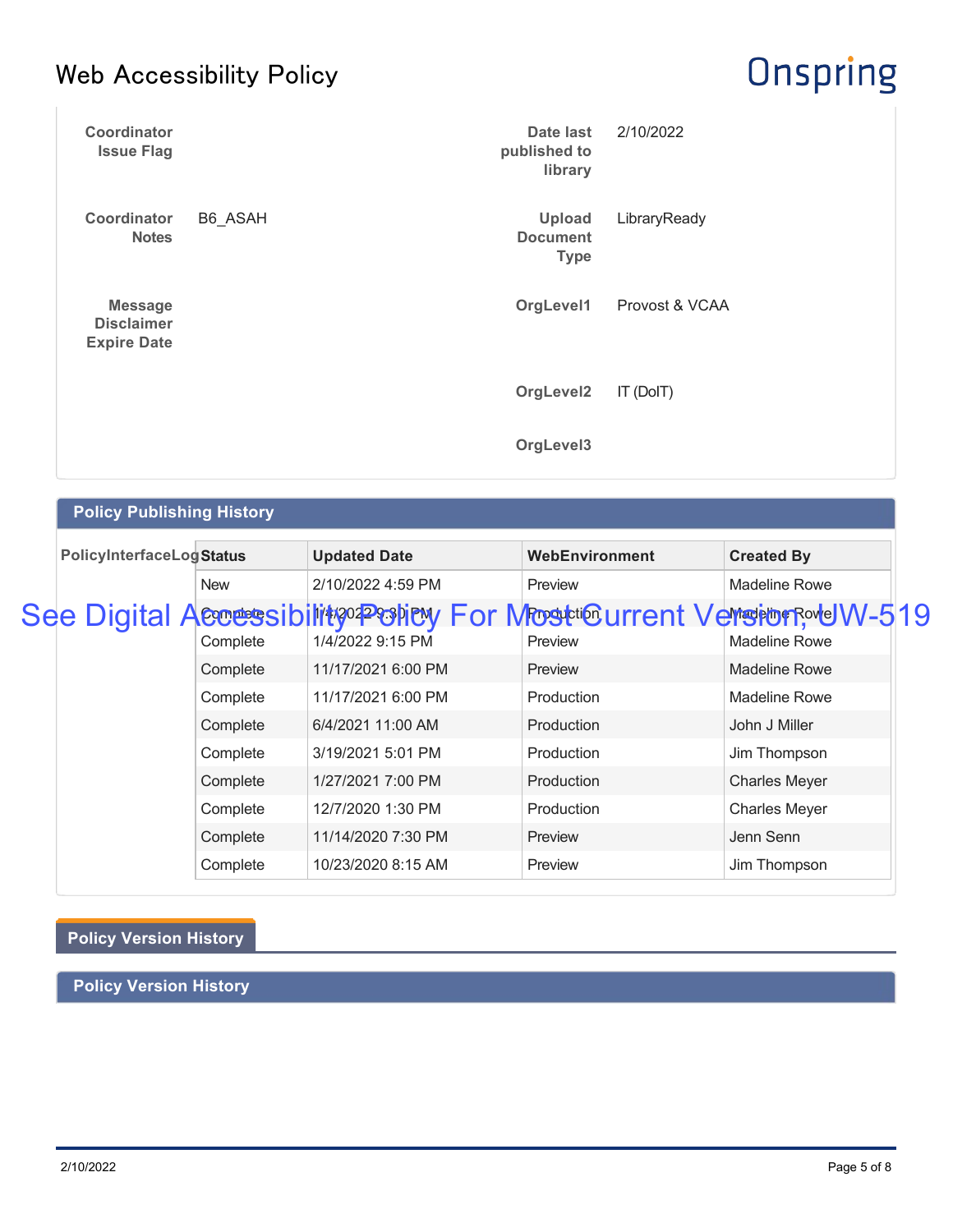# **Onspring**

| <b>Policy Version</b><br><b>History</b> | <b>Policy</b><br>ID | <b>Policy Title</b>         | Category | <b>Policy</b><br><b>Manager</b> | <b>Policy Status</b>               | Inception<br><b>Date</b> | <b>Policy</b><br><b>Version</b> |
|-----------------------------------------|---------------------|-----------------------------|----------|---------------------------------|------------------------------------|--------------------------|---------------------------------|
|                                         | 519                 | Web Accessibility<br>Policy |          |                                 | <b>Not Current</b><br>Version      | 12/6/2000                | Version 1                       |
|                                         | 519                 | Web Accessibility<br>Policy |          | Tim Bohn                        | <b>Not Current</b><br>4<br>Version | 12/6/2000                | Version 2                       |
|                                         | 519                 | Web Accessibility<br>Policy |          | Tim Bohn                        | Not Current<br>Δ<br>Version        | 12/6/2000                | Version 3                       |
|                                         | 519                 | Web Accessibility<br>Policy |          | Tim Bohn                        | Not Current<br>Δ<br>Version        | 12/6/2000                | Version 4                       |

#### **Attachments**

| <b>Attachments</b>          |             |                         |             |              |                 |       |              |
|-----------------------------|-------------|-------------------------|-------------|--------------|-----------------|-------|--------------|
| <b>Attachments</b>          | <b>Name</b> | <b>Storage Location</b> | <b>Type</b> | <b>Added</b> | <b>Modified</b> | Owner | <b>Notes</b> |
| No files have been attached |             |                         |             |              |                 |       |              |

#### **Policy Review**

# See Digital Accessibility Policy For Most Current Version, UW-519

| <b>Initial Policy Review</b>                                  |               |                                            |                        |
|---------------------------------------------------------------|---------------|--------------------------------------------|------------------------|
| <b>Review Status</b>                                          | Approved<br>v | <b>Review Date</b>                         |                        |
| <b>Next Review</b><br><b>Date</b>                             |               | <b>Review Period</b>                       |                        |
| <b>Policy Content</b><br><b>Clarification</b><br><b>Notes</b> |               | <b>Next Review</b><br><b>Cycle Flag</b>    |                        |
| <b>Policy Task</b><br><b>Group Review</b><br>Flag             |               | <b>Next Review</b><br><b>Date Override</b> |                        |
| <b>Policy Task</b><br><b>Group Area</b>                       |               | <b>Revised Dates</b>                       | 09-23-2013, 08-25-2016 |

#### **Policy History**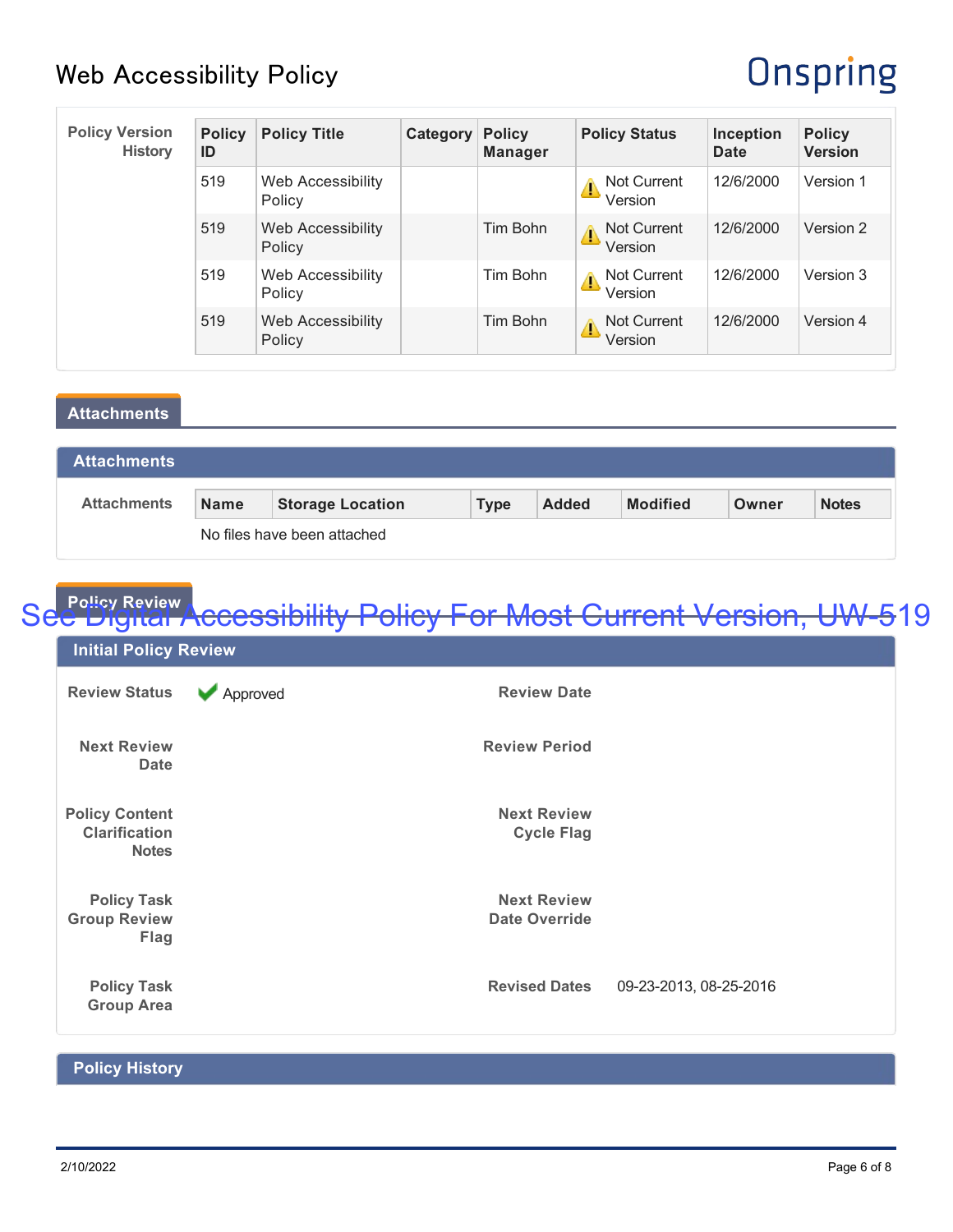# **Onspring**

| <b>Date Issued</b>                                 |            | <b>Review</b><br><b>Comments</b> | 12-7-20 As part of conversion to Policy<br>Library, updating review status to |
|----------------------------------------------------|------------|----------------------------------|-------------------------------------------------------------------------------|
| <b>Effective Date</b>                              | 12/6/2000  |                                  | approved. - CM                                                                |
| <b>Last Revised</b><br>or Effective<br><b>Date</b> | 12/6/2000  |                                  |                                                                               |
| <b>Revised Date -</b><br><b>Formatted</b>          |            |                                  |                                                                               |
| <b>Review Date</b><br><b>History</b>               | 08/01/2018 |                                  |                                                                               |

### **Retire Policy**

| <b>Retirement Details</b>                |                            |                                 |              |                                 |       |                                             |  |  |
|------------------------------------------|----------------------------|---------------------------------|--------------|---------------------------------|-------|---------------------------------------------|--|--|
| <b>Name</b>                              | <b>Storage</b><br>Location | <b>Type</b>                     | <b>Added</b> | <b>Modified</b>                 | Owner | <b>Notes</b>                                |  |  |
| Policy.pdf                               |                            | Document                        | 1:03 PM      | 1:02 PM                         | Meyer |                                             |  |  |
| <b>Retire Policy</b>                     |                            |                                 |              |                                 |       |                                             |  |  |
| <b>Policy</b><br><b>Retirement</b>       |                            |                                 |              |                                 |       |                                             |  |  |
|                                          |                            |                                 | <b>Date</b>  |                                 |       |                                             |  |  |
| <b>Retirement</b><br><b>Details</b>      |                            |                                 |              |                                 |       |                                             |  |  |
| <b>Retire Policy</b><br><b>Published</b> |                            |                                 |              |                                 |       |                                             |  |  |
|                                          | <b>See Digital A</b>       | <b>WGGGSSibillity Pospilicy</b> |              | <b>Policy</b><br><b>Message</b> |       | <b>FOR MOST CONTROL</b> 2020FS GRAPS UW-519 |  |  |

### **Tasks**

### **Task list**